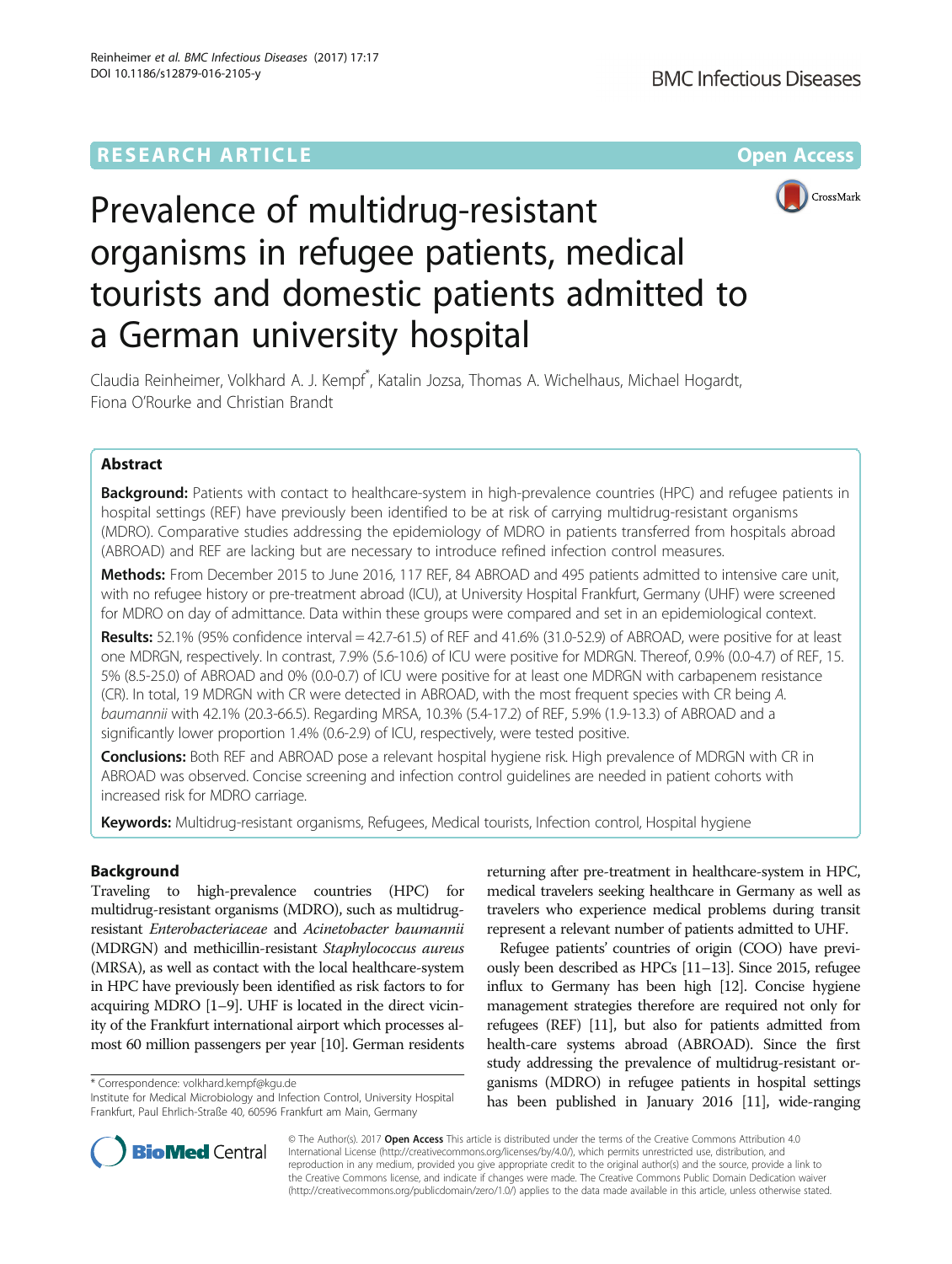experiences in management of REF in European hospitals have been achieved. However, apart from a recent Dutch investigation [\[13](#page-6-0)], further data on MDRO in REF are available only to limited degree. This study therefore addresses the epidemiology of MDRO in refugee patients compared to patients after pre-treatment in hospitals abroad admitted to UHF between December 2015 and June 2016. Furthermore, these data were compared to the epidemiology of MDRO of residents, without any history of fleeing or pretreatment abroad, within the same period. These data are needed to highlight challenges in terms of hospital hygiene and the need for specific demands on infection control and hospital hygiene.

### Methods

## Patients and specimens

We retrospectively evaluated data of 117 patients admitted from refugee accommodations (REF) to UHF between December 2015 and June 2016. All REF were systematically screened via rectal and nasal swabs for MDRO, i.e. MRSA and MDRGN. MDRGN are defined as Enterobacteriaceae with extended spectrum beta-lactamase (ESBL)– phenotype as well as Enterobacteriaceae, Pseudomonas aeruginosa, and Acinetobacter baumannii resistant against Piperacillin, any  $3<sup>rd</sup>/4<sup>th</sup>$  generation cephalosporin, and fluoroquinolones. MDRGN with additional resistance to carbapenems (CR) are assigned to "MDRGN with CR". This approach is according to the hygiene plan of the University Hospital Frankfurt (UHF) and has previously been described [\[11\]](#page-6-0). In addition, 84 patients admitted from abroad (ABROAD), e.g. foreigners admitted to UHF for reasons of medical tourism or resident patients admitted to UHF for further treatment after initial treatment in foreign hospitals were screened for MDRO during the observational period. However, due to language difficulties in patient anamnesis, data concerning details (length of stay in hospitals abroad etc.) could not systematically be explored. We furthermore evaluated the MDRO prevalence among 495 German resident patients without refugee history or documented pre-treatment abroad, admitted to a intensive care unit (ICU) at UHF. Patients admitted for follow-up treatment from abroad or with refugee history were excluded from this ICU cohort.

We furthermore assume that vascular and thoracic surgery patients are more likely patients with long-term hospital history compared to traumatology patients (injured by e.g. road accidents). We therefore additionally investigated the MDRGN prevalence in surgical subgroup.

## Group ascertainment for REF and ABROAD

Subjects were fully assessed and assigned to groups according to several aspects. Distinguishability was covered by several aspects: first, we examined the patient data files for records of hospital stays abroad, residential status in a

refugee accommodation, or records indicating a history of refugee status. We then investigated differences in funding of healthcare services also helped to distinguish patients into ABROAD and REF groups; German patients admitted from abroad are more likely to have health insurance whereas non-German patients from abroad (without refugee status) more commonly pay directly for services.

## Infection control measurements

According to German infection protection law ("Infektionsschutzgesetz") it is mandatory for hospitals to execute a documented infection control strategy intended to prevent the transmission of infective agents and their potential harmful consequences on patients' health. At UHF, all patients admitted from hospitals in HPC or arriving from refugee accommodations are pre-emptively isolated and screened for MDRO on day of admission. Screening procedure also applies to patients without history of pretreatment abroad or refugee status admitted to an intensive care unit (ICU). Immediately after negative results for MDRGN and MRSA are available, patients are released from isolation. In case of a positive MDRGN and/or MRSA result, patients will remain in isolation during their entire stay at UHF to prevent MDRO transmission, as previously described [\[11\]](#page-6-0).

#### Detection of MDRGN and molecular resistance analysis

All laboratory testing was performed under strict qualitycontrolled criteria (laboratory accreditation according to ISO 15189:2007 standards; certificate number D–ML– 13102–01–00, valid through January 25th, 2021). Rectal swabs were collected using culture swabs with Amies collection and transport medium (Hain Lifescience, Nehren, Germany) and streaked onto selective CHROMagarTM ESBL plates (Mast Diagnostica, Paris, France). Identification of presumed MDRGN species was done by matrix-assistedlaser desorption ionization-time of flight analysis (MALDI– TOF) and VITEK2 (bioMérieux, Nürtingen, Germany). Antibiotic susceptibility testing was performed according to Clinical and Laboratory Standards Institute (CLSI) guidelines using VITEK 2 and antibiotic gradient tests (bioMérieux). Carbapenemase encoding genes were detected via PCR analysis and subsequent sequencing from carbapenem-resistant Enterobacteriaceae including the bla genes for carbapenemases NDM, VIM, IMP, OXA–48, OXA–48 like and KPC as well as OXA–23, OXA–24, OXA–51, and OXA– 58 for A. baumannii  $[14–16]$  $[14–16]$  $[14–16]$ .

## Detection of MRSA and determination of spa type

For the detection of MRSA, nasal swabs were inoculated on Brilliance MRSA Agar (Oxoid, Wesel, Germany). Identification of MRSA was done by MALDI–TOF and antibiotic susceptibility testing according to CLSI guidelines using VITEK 2. Clonal identity of MRSA isolates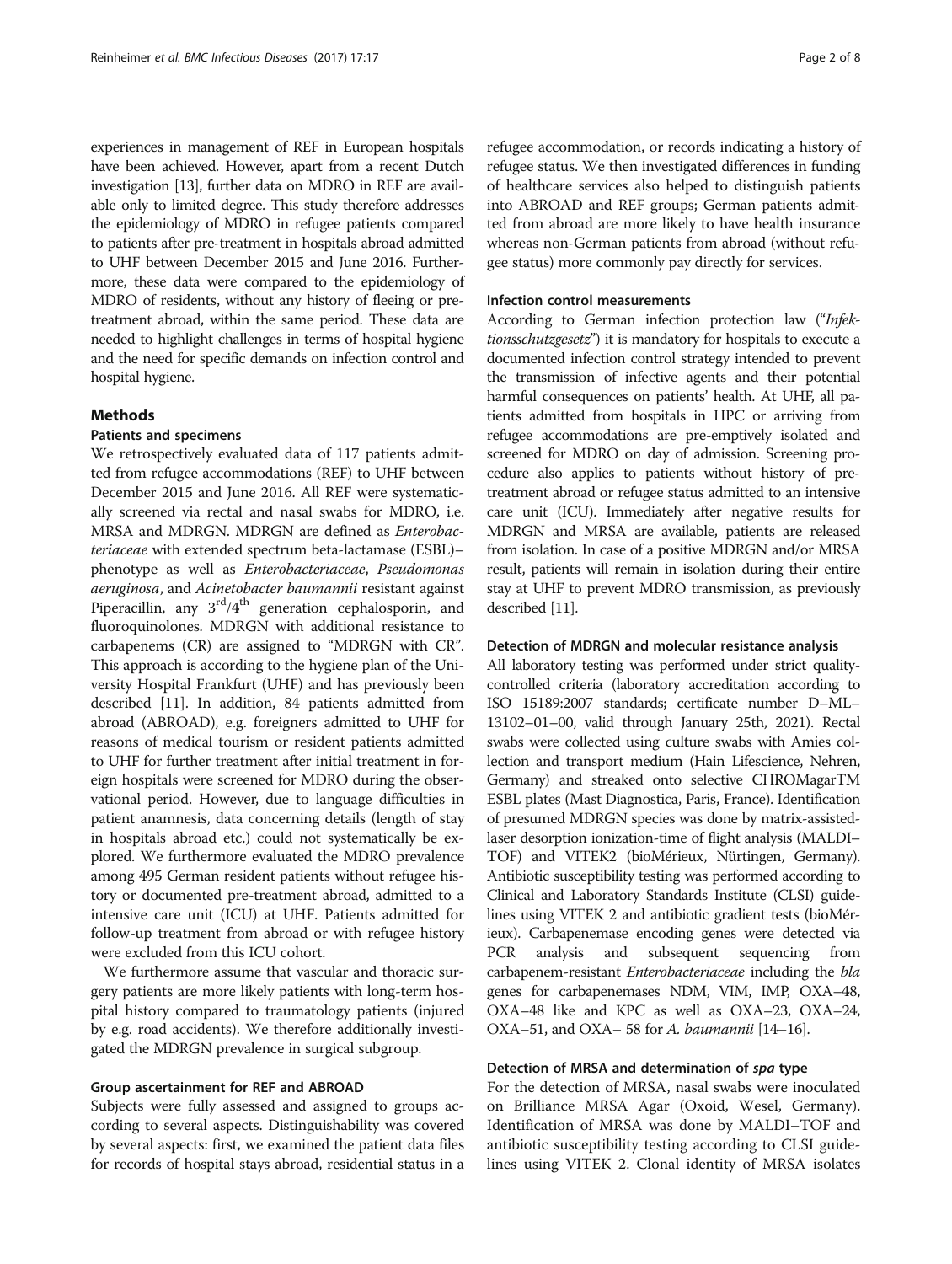## <span id="page-2-0"></span>Table 1 Patient characteristics in REF, ABROAD and ICU

|                                                  | <b>REF</b>          | ABROAD              | ICU                                        |
|--------------------------------------------------|---------------------|---------------------|--------------------------------------------|
| number of patients                               | 117                 | 84                  | 495                                        |
| mean age; standard deviation (years)             | 19; 14.7            | 54; 24.0            | 66; 14.4                                   |
| male (n; %; 95%Cl)                               | 85; 72.7; 63.6-80.5 | 59; 70.2; 59.3-79.7 | 341; 68.9; 64.6-72.9                       |
| COO <sup>a</sup> / admitted from (n; %)          |                     |                     |                                            |
| Afghanistan                                      | 30; 25.6            | 1; 1.2              | residents without                          |
| Syria                                            | 29; 24.8            |                     | refugee history or<br>pre-treatment abroad |
| Somalia                                          | 8;6.8               | 3; 3.6              |                                            |
| Algeria                                          | 7; 5.9              | 1; 1.2              |                                            |
| Iraq                                             | 5; 4.3              | 1; 1.2              |                                            |
| Pakistan                                         | 5; 4.3              |                     |                                            |
| Eritrea                                          | 5; 4.3              | 2; 2.4              |                                            |
| Ethiopia                                         | 3; 2.6              | 3; 3.6              |                                            |
| Turkey                                           |                     | 11; 13.1            |                                            |
| Greek                                            |                     | 4; 4.8              |                                            |
| Italy                                            |                     | 4; 4.8              |                                            |
| Morocco                                          |                     | 4; 4.8              |                                            |
| Nigeria                                          |                     | 4; 4.8              |                                            |
| India                                            |                     | 3; 3.6              |                                            |
| Iran                                             |                     | 3; 3.6              |                                            |
| Kuwait                                           |                     | 3; 3.6              |                                            |
| Croatia                                          |                     | 2; 2.4              |                                            |
| Ghana                                            |                     | 2; 2.4              |                                            |
| Hungary                                          |                     | 2; 2.4              |                                            |
| Saudi-Arabia                                     |                     | 2; 2.4              |                                            |
| Spain                                            |                     | 2; 2.4              |                                            |
| Sri Lanka                                        |                     | 2; 2.4              |                                            |
| Thailand                                         |                     | 2; 2.4              |                                            |
| Egypt                                            | 2; 1.7              | 4; 4.8              |                                            |
| Other                                            | 8; 6.8 $b$          | 19; 22.6 °          |                                            |
| Unknown                                          | 15; 12.8            |                     |                                            |
| department patients admitted<br>to (n; %; 95%Cl) |                     |                     |                                            |
| intensive care unit                              |                     |                     | 495; 100                                   |
| Surgery                                          | 13; 11.1; 0.6-18.3  | 12; 14.3; 7.6-23.6  | 495; 100; 99.3-100                         |
| general / vascular                               | 6; 5.1 1.9-10.8     | 4; 4.7; 1.3-11.7    | 153; 30.9; 26.8-35.2                       |
| thoracic                                         |                     | 2; 2.3; 0.2-8.3     | 273; 55.2; 50.7-59.6                       |
| traumatology                                     | 7; 5.9; 2.4-11.9    | 6; 7.1; 2.7-14.9    | 69; 13.9; 11.0-17.3                        |
| Internal medicine                                | 20; 17.1; 10.8-25.2 | 39; 46.4; 35.5-57.6 |                                            |
| Infectious diseases                              | 10; 8.5; 4.1-15.2   | 9; 10.7; 5.0-19.4   |                                            |
| Gastroenterology                                 | 3; 2.6; 0.5-7.3     | 9; 10.7; 5.0-19.4   |                                            |
| Pneumology                                       | 2; 1.7; 0.2-6.0     | 5; 5.9; 1.9-13.3    |                                            |
| Hematology / Oncology                            |                     | 9; 10.7; 5.0-19.4   |                                            |
| Cardiology                                       | 3; 2.6; 0.5-7.3     | 7; 8.3; 3.4-16.4    |                                            |
| Angiology                                        | 1; 0.9; 0.0-4.7     |                     |                                            |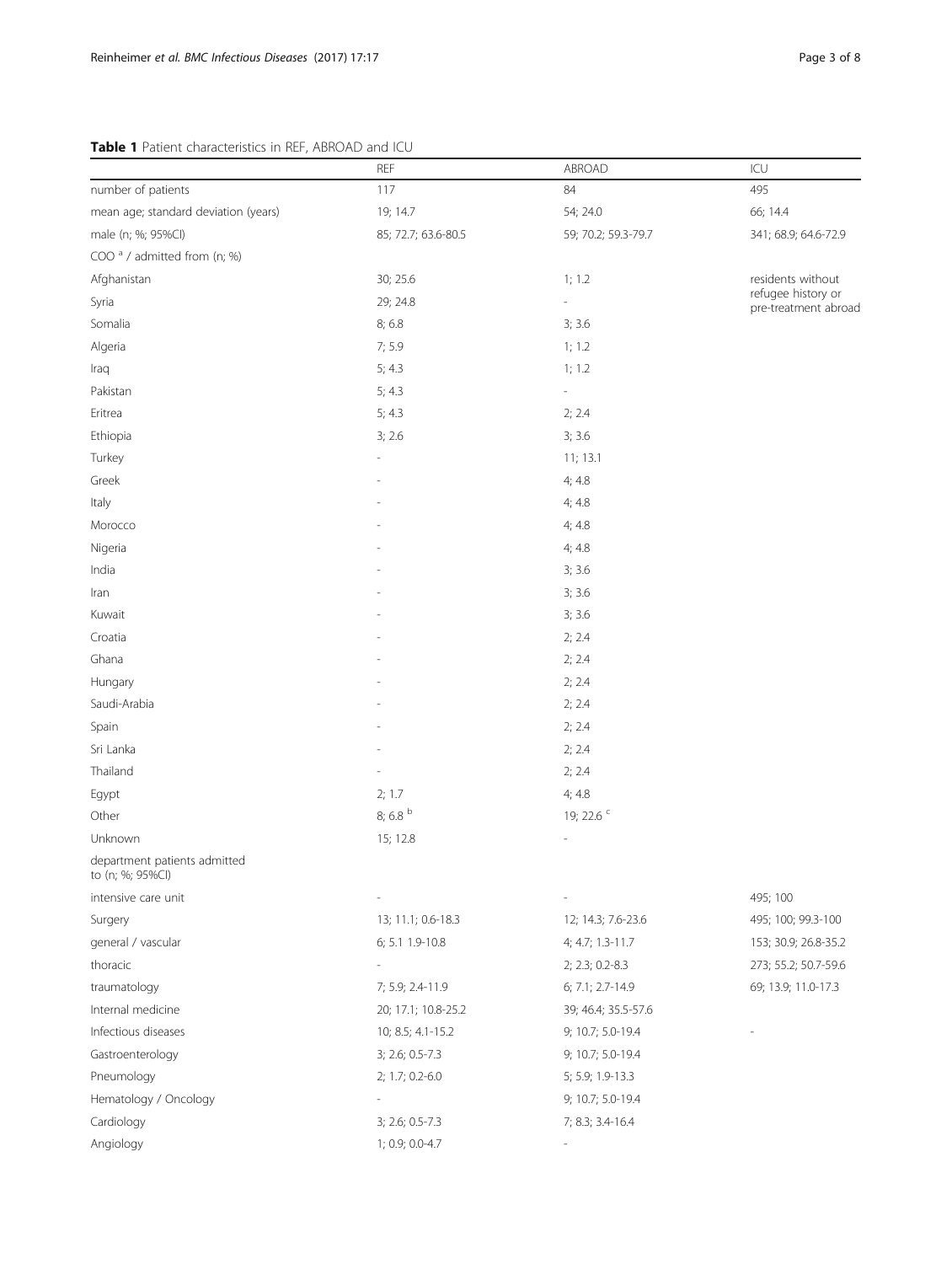| <b>Table 1</b> Patient characteristics in REF, ABROAD and ICU (Continued) |  |  |
|---------------------------------------------------------------------------|--|--|
|---------------------------------------------------------------------------|--|--|

| $3; 3.6; 0.7-10.1$<br>٠ |
|-------------------------|
| $1; 1.2; 0.0 - 6.5$     |
| 8; 9.5; 4.2-17.9        |
| 13; 15.5; 8.5-25.0      |
| $1; 1.2; 0.0 - 6.5$     |
| 7; 8.3; 3.4-16.4        |
|                         |

(ª) COO = country of origin; (ʰ) = Albania, Iran, Jordan, Kosovo, Libya, Sudan, Tunisia, and Uganda with n = 1 each; (ˤ) = Azerbaijan, Bangladesh, Bosnia, Bulgaria,<br>Canada China, Cuba, Cameroon, Denmark, Dominican Benublic Canada, China, Cuba, Cameroon, Denmark, Dominican Republic, Kazakhstan, Mozambique, Poland, Sudan, Taiwan, Togo, UK, USA, and Uzbekistan with  $n = 1$  each; (<sup>d</sup>) = Ear-Nose-Throat (ENT), ophthalmology, orthopedics, and dermatology

was analyzed by staphylococcal protein A (spa) typing using the Ridom StaphType software (Ridom GmbH, Würzburg, Germany) [\[17\]](#page-7-0).

### Statistical analysis

Chi squared test was performed for statistical analysis. 95% confidence intervals (95% CI) for frequencies were calculated based on binomial distribution and used to confirm statistical significance. P-value calculations were not used to evaluate statistical significance as it has been criticized for low reliability [[18\]](#page-7-0).

## Results

Between December 2015 and June 2016, 117 REF and 84 ABROAD and 495 ICU were screened for MDRGN and MRSA by rectal and nasal swabs, respectively. The median age of REF, ABROAD and ICU was 19, 54 and 66 years, respectively. In the REF, the most frequently reported country of origin was Afghanistan (25.6%). The most frequently reported country ABROAD were admitted from was Turkey (13.1%). REF and ABROAD were most frequently admitted to the department of pediatrics (37.6%) and neurology (15.5%), respectively, as given in Table [1.](#page-2-0)

The prevalence of at least one MDRGN in REF, ABROAD and ICU amounted to 52.1% (95% CI =42.7- 61.5), 41.6% (31.0-52.9) and at a significantly lower prevalence 7.9% (5.6-10.6), respectively. Thereof, 0.9% (0.0-4.7) of REF, 15.5% (8.5-25.0) of ABROAD and 0% (0.0-0.7) of ICU, were positive for at least one MDRGN with additional carbapenem resistance (CR).

Six ABROAD were found positive for more than one MDRGN species with CR, resulting in a total number of 19 MDRGN with CR in ABROAD. Thereof, the most frequently detected MDRGN with CR in ABROAD was A. baumannii with 42.1% (20.3-66.5).

Interestingly, no significant difference was found in the overall prevalence of MDRGN between REF and ABROAD, however, the prevalence of MDRGN with CR in ABROAD (15.5%; 8.5-25.0) significantly exceeded the prevalence of MDRGN with CR in REF (0.9%; 0.0-4.7)

by 17-fold (Table [2\)](#page-4-0). The prevalence of at least one MDRGN with CR in both REF and ABROAD significantly exceeded the prevalence of MDRGN with CR in ICU (0%; 0.0-0.7). All carbapenemases detected are given in Table [2](#page-4-0). Of the 117 REF tested, 61 were tested positive for at least one MDRGN, three individuals were found positive for two different MDRGN each and one individual was found positive for three different MDRGN, resulting in a total number of 66 MDRGN in REF. Of the 84 ABROAD thested, 35 patients were tested positive for at least one MDRGN, three individuals were positive for two different MDRGN each, two individuals were positive for three MDRGN each, and two individuals were positive for four different MDRGN each, resulting in a total number of 48 MDRGN in ABROAD. Of note, two individuals were tested positive for three different MDRGN with CR each:  $n = 1$  with A. baumannii, K. pneumoniae and E. coli, and  $n = 1$  with A. baumannii, K. pneumoniae and Proteus mirabilis. In contrast, all of 495 ICU were tested single-positive for MDRGN, resulting in 39 MDRGN in this group.

The most common MDRGN in REF, ABROAD and ICU was E. coli expressing resistance due to ESBL and additional resistance to fluoroquinolones (Table [2\)](#page-4-0), with 34/117 (29.1%; 21.0-38.2) in REF, 17/84 (20.2%; 12.3- 30.4) in ABROAD, and, significantly lower, 19/495 (3.8%; 2.3-5.9) in ICU (Table [2\)](#page-4-0). Furthermore, 10.3% of samples (5.4-17.2) in REF and 4.8% of samples (1.3-11.7) in ABROAD, respectively, were positive for MRSA. The prevalence of MRSA in ICU (1.4%; 0.6-2.9) was significantly lower compared to REF. Spa types detected in REF, ABROAD and ICU are given in Table [2](#page-4-0).

Furthermore, we found a low prevalence of MDRGN in the REF, ABROAD and ICU surgical group (Table [2](#page-4-0)). In particular, in the traumatology ICU group, the prevalence of MDRGN was lowest with 4.3% (0.9-12.2).

## **Discussion**

The rapid global spread of MDRO is a serious global health risk and must direct attention to the development of effective strategies to prevent the spread of antibiotic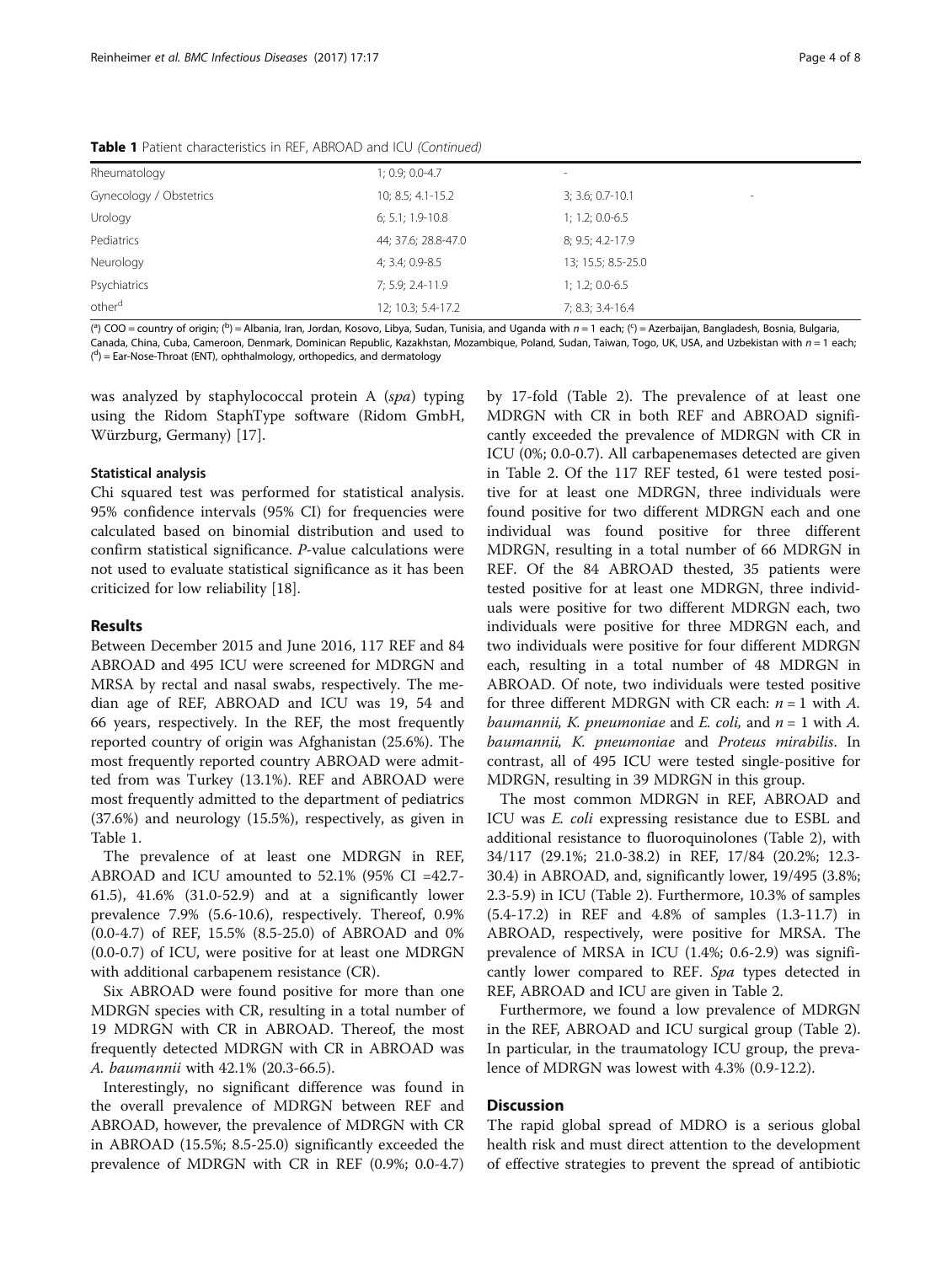## <span id="page-4-0"></span>Table 2 Microbiological findings in REF, ABROAD and ICU

|                                                                  | REF                           | <b>ABROAD</b>                                                                          | ICU                           |
|------------------------------------------------------------------|-------------------------------|----------------------------------------------------------------------------------------|-------------------------------|
| number of patients                                               | 117                           | 84                                                                                     | 495                           |
| patients positive for at<br>least one MDRGN (n;%; 95% CI)        | 61; 52.1; 42.7-61.5           | 35; 41.6; 31.0-52.9                                                                    | 39; 7.9; 5.6-10.6             |
| subgroup surgery                                                 |                               |                                                                                        |                               |
| general / vascular                                               | 4; 66.7; 22.2-96.6            | 1; 25; 0.6-80.6                                                                        | 22; 14.4; 9.2-20.9            |
| thoracic                                                         |                               | 1; 50; 12.6-98.7                                                                       | 14; 5.1; 2.8-8.5              |
| traumatology                                                     | 3; 42.9; 9.9-81.6             | 2; 33.3; 4.3-77.7                                                                      | 3; 4.3; 0.9-12.2              |
| patients positive for at least<br>one MDRGN with CR (n;%; 95%Cl) | 1; 0.9; 0.0-4.7               | 13; 15.5; 8.5-25.0                                                                     | 0; 0; 0.0-0.7                 |
| total number of MDRGN                                            | 66                            | 48                                                                                     | 40                            |
| total number of MDRGN with CR                                    | 1                             | 19                                                                                     |                               |
| Escherichia coli                                                 |                               |                                                                                        |                               |
| ESBL (n;%; 95Cl)                                                 | 24; 20.5; 13.6-28.9           | 5; 5.9; 1.9-13.3                                                                       | 14; 2.8; 1.5-4.7              |
| ESBL/FQ (n;%;95Cl)                                               | 34; 29.1; 21.0-38.2           | 17; 20.2; 12.3-30.4                                                                    | 19; 3.8; 2.3-5.9              |
| ESBL/FQ + CR (n;%;95Cl)                                          | 1; 0.9; 0.0-4.7               | 2; 2.4; 0.3-8.3                                                                        |                               |
| carbapenemases (n)                                               | none detected (1)             | $OXA-181 + NDM-5 (1)$<br>none detected (1)                                             |                               |
| Klebsiella pneumoniae                                            |                               |                                                                                        |                               |
| ESBL (n;%;95Cl)                                                  | 3; 2.6; 0.5-7.3               |                                                                                        | $1; 0.2; 0.0-1.1$             |
| ESBL/FQ (n;%;95Cl)                                               | 4; 3.4; 0.9-8.5               | 5; 5.9; 1.9-13.3                                                                       | 2; 0.4; 0.0-1.5               |
| ESBL/FQ + CR (n;%;95Cl)                                          |                               | 7; 8.3; 3.4-16.4                                                                       |                               |
| carbapenemases (n)                                               |                               | OXA-48 (2)<br>OXA-181 (1)<br>KPC-3 (1)<br>KPC-9 (1)<br>NDM-1 (1)<br>none detected (1)  |                               |
| other Enterobacteriaceae                                         |                               |                                                                                        |                               |
| Ceph/FQ (n;%;95Cl)                                               |                               | $2^a$ ; 2.4; 0.3-8.3                                                                   | $4^{b}$ ; 0.8; 0.2-2.1        |
| Ceph/FQ + CR (n;%;95Cl)                                          |                               | $1\degree$ ; 1.2; 0.0-6.5                                                              |                               |
| carbapenemase (n)                                                |                               | none detected (1)                                                                      |                               |
| Acinetobacter baumannii                                          |                               |                                                                                        |                               |
| Ceph/FQ (n;%;95Cl)                                               |                               |                                                                                        |                               |
| Ceph/FQ + CR (n;%;95Cl)                                          |                               | 8; 9.5; 4.2-17.9                                                                       |                               |
| carbapenemase (n) <sup>d</sup>                                   |                               | OXA-23 (4)<br>OXA-24 (1)<br>OXA-58 (1)<br>$NDM-1 + OXA-23(1)$<br>$OXA-23 + OXA-24$ (1) |                               |
| Pseudomonas aeruginosa                                           |                               |                                                                                        |                               |
| Pip/Ceph/FQ + CR (n;%;95Cl)                                      |                               | $1; 1.2; 0.0 - 6.5$                                                                    |                               |
| carbapenemase (n)                                                |                               | none detected (1)                                                                      |                               |
| patients positive for MRSA<br>(n;%; 95% CI)                      | 12; 10.3; 5.4-17.2            | 4; 4.8; 1.3-11.7                                                                       | 7; 1.4; 0.6-2.9               |
| spa types (n)                                                    | t304(2)<br>t4892 (2)          |                                                                                        |                               |
|                                                                  | t044(1)<br>t131(1)<br>t311(1) | t003(1)<br>t217(1)<br>t325(1)                                                          | t020(2)<br>t003(1)<br>t223(1) |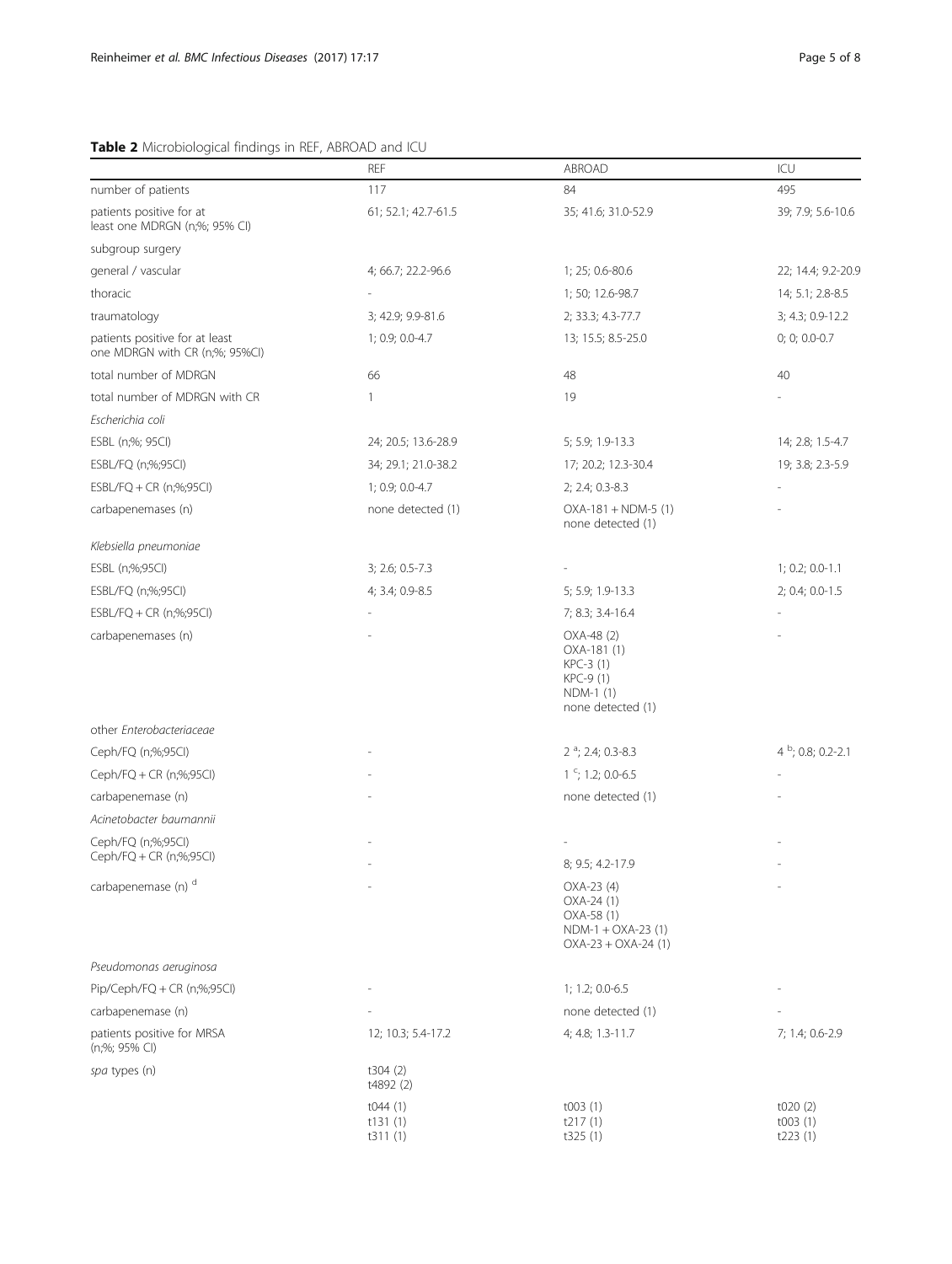| t325(1)<br>t386 (1)               | t608(1) | t309 (1)<br>t668 (1)<br>t3758 (1) |
|-----------------------------------|---------|-----------------------------------|
| t688 (1)<br>t790 (1)<br>t3422 (1) |         |                                   |

Abbreviations: CR carbapenem resistance, ESBL extended spectrum beta-lactamase, ESBL/FO ESBL and additional resistance to fluoroquinolones, Ceph/FO resistance to cephalosporins and additionally to fluoroquinolones, Pip/Ceph/FQ + CR resistance to Piperacillin and additionally Ceph/FQ + CR, MRSA methicillin-resistant Stantylococcus qureus

(ª) = Morganella morganii, Proteus mirabilis (n = 1 each); (<sup>b</sup>) = Enterobacter cloacae, Serratia marcescens, Proteus mirabilis, and Morganella morganii (n = 1 each); (<sup>c</sup>) =<br>Proteus mirabilis: (<sup>d</sup>) = other than species-s *Proteus mirabilis*;  $\binom{d}{ }$  = other than species-specific OXA-51

resistances and life-threatening infections caused by MDRO. Diligent prevention strategies of MDRO transmission in hospital settings should therefore be the focus of preventive efforts. Traveling to HPC, medical tourism, contact to local health care systems as well as history of refugee status have previously been identified as risk factors for carrying MDRO [\[1](#page-6-0)–[11,](#page-6-0) [19, 20\]](#page-7-0).

The objective of our study was to give a firm insight into the epidemiology of MDRO in refugee patients (REF), patients admitted from abroad (ABROAD) and German resident patients admitted to a intensive care unit at UHF (ICU). The major strength of our investigation is the direct comparison of these three groups as this issue for our knowledge has not been addressed in scientific literature so far.

No significant difference in the overall prevalence of MDRGN between REF and ABROAD was found, the prevalence of MDRGN with CR in ABROAD (15.5%), however, significantly exceeded the prevalence in REF (0.9%) by 17-fold (Table [2](#page-4-0)). This phenomenon might reflect an inherent risk to acquire highly resistant MDRGN in hospitals in HPC, from which the majority of ABROAD are admitted from to UHF, such as e.g. Turkey, Egypt, Ethiopia or Somalia (Table [1\)](#page-2-0). For repatriates, this aspect has previously also been mentioned by Josseaume et al. [[8\]](#page-6-0). Considering that conditions under which refugees make their way to Germany might have been poor, we hypothesize that refugees in good health condition are more likely to make the journey than refugees suffering from severe disease or disability and with a strong history of hospital treatment in their country of origin. We however cannot quantify the level of contact REF have had with their local health care system, which therefore might be a source of bias in our setting. In a future setting, it therefore might be interesting to evaluate the MDRO prevalence in refugees without any contact to their local health care system compared to refugees without.

Our data thus indicate, that ABROAD are more likely to represent the prevalence of highly resistant bacteria in hospitals abroad, whereas REF are more likely to portray the general prevalence of highly resistant bacteria in their COO. Furthermore, this finding is additionally underlined by previous findings showing a high

prevalence of A. baumannii with CR in hospitals in Syria and Iran [[21](#page-7-0)–[24](#page-7-0)].

However, due to language barriers, data regarding e.g. exact previous medical treatment or length of stay in the hospitals abroad was available only in a minority of REF patients as well as a low number of ABROAD patients. This aspect could be interesting to evaluate the timeframe that MDRO might be acquired within in hospitals abroad. Moreover, exact phylogeny analysis of isolated resistant strains (e.g., via NGS techniques) was not performed which might have demonstrated a potential clonal spread of resistant pathogens in some particular countries of patients from ABROAD.

In the traumatology ICU group we found a MDRGN prevalence of 4.3% (0.9-12.2), which is in the range of general German population's MDRGN prevalence [\[25\]](#page-7-0).

Concerning prevalence of MRSA, no significant difference between REF (10.3%; 5.4-17.2) and ABROAD (4.8%; 1.3-11.7) was observed, even though MRSA prevalence in ICU (1.4%; 0.6-2.9) was significantly lower than in REF (Table [2\)](#page-4-0). This finding might reflect the limited space conditions in refugee accommodations: in parallel with e.g. an outbreak of measles in a refugee settlement in Calais, France, [\[26](#page-7-0)], or clustering of shigellosis in refugees in Austria [\[27](#page-7-0)]. The conditions refugees live in might also be conducive to the spread of MRSA within the community. Investigating the *spa* types in the three cohorts, we found ICU patients harbouring spa types known to be common in Germany, e.g. t003, t020, or t223 [\[28, 29\]](#page-7-0). In contrast, many of the spa types detected in REF (t131, t304, t325, t790, t4892; Table [2](#page-4-0)) have frequently been recorded from e.g. Iran, Jordan, United Arab Emirates or Lebanon [\[28\]](#page-7-0). However, the number of MRSA detected in REF in this study ( $n = 12$ ) seems to be too low to assess any epidemiological trends.

These mentioned countries are in immediate neighbourhood to the most frequently recorded COO of REF in this study (e.g. Afghanistan and Syria, Table [1](#page-2-0)), which might indicate that REF bring new *spa* types to Germany and Europe. For future settings, we suggest to perform genotyping on the core chromosomes, e.g. via multilocus sequence typing (MLST), whole genome sequencing or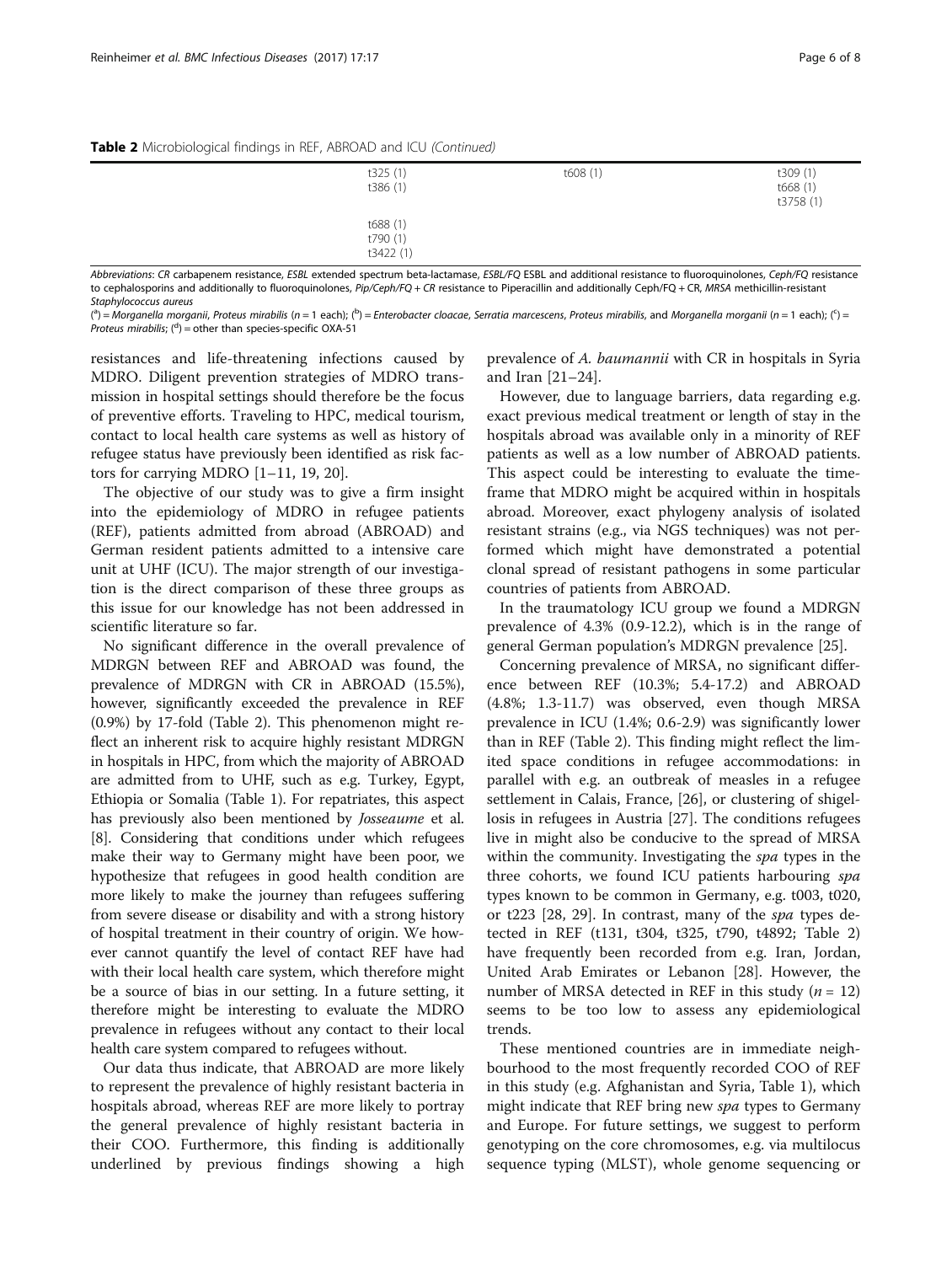<span id="page-6-0"></span>SCCmec typing for MRSA, and plasmid typing for more exact phylogenetic and epidemiological investigations.

## Conclusions

In summary, our findings demonstrate a significant and inherent risk for REF and ABROAD to carry MDRGN and MRSA. While it is hardly possible to predict whether these MDRGN and MRSA strains will have evolutionary advantage in German population or in German hospitals, this investigation revealed the indispensability of screening programs and appropriate hygiene measurements in refugee patients as well as in patients pretreated in hospitals abroad. In particular, the overwhelming high proportion of MDRGN with CR in patients after pre-treatment in hospitals abroad should be considered by domestic healthcare systems. Therefore, this risk must be covered by adequate hospital infection control measurements. Based on our findings, we feel a strong need to implement a concise screening procedure for patients arriving from abroad as well as refugee patients. This should also include German residents after pre-treatment in hospitals abroad. We therefore suggest screening for MDRO on day of admittance as well as pre-emptive isolation for both groups.

#### Abbreviations

95%CI: 95% confidence interval; ABROAD: Patients with pre-treatment in abroad admitted to UHF; CLSI: Clinical and Laboratory Standards Institute; COO: Country of origin; CR: Carbapenem resistance; ENT: Ear-nose-throat; ESBL: Extended spectrum beta-lactamase; HPC: High-prevalence country; ICU: Patients admitted to intensive care unit (without refugee history nor pre-treatment abroad); MDRGN: Multidrug-resistant gram-negative bacteria; MDRO: Multidrug-resistant organisms; MLST: Multilocus sequence typing; MRSA: Methicillin-resistant Staphylococcus aureus; PCR: Polymerase chain reaction; REF: Refugee patients; UHF: University Hospital Frankfurt, Germany; UK: United Kingdom; USA: United States of America

#### Acknowledgements

Authors would like to declare that this report is exclusively based on epidemiological findings and is not influenced by any political opinion. Authors would furthermore like to emphasize that all patients are treated equally and in conditions of best medical care at UHF, regardless of their origin.

#### Funding

Volkhard A.J. Kempf was supported by a grant from the Deutsche Forschungsgemeinschaft (DFG-research unit 2251).

#### Availability of data and materials

The data supporting the findings of this study are contained within the manuscript.

#### Authors' contributions

CR: compiling data, interpretation of the data, writing the manuscript; VAJK: compiling data, interpretation of the data, critical review of the manuscript, writing the manuscript; KJ: compiling data, interpretation of the data, critical review of the manuscript; TAW: compiling data, interpretation of the data, critical review of the manuscript; MH: compiling data, interpretation of the data, critical review of the manuscript; FOR: critical review of the manuscript; CB: compiling data, interpretation of the data, writing the manuscript. All authors read and approved the final manuscript.

### Competing interests

The authors declare that they have no competing interests.

#### Consent for publication

Not applicable.

#### Ethics approval and consent to participate

Based on the utilization of retrospective data and with regard to §15 Hessian Medical Association's Professional Code of Conduct ("Berufsordnung für in Hessen tätige Ärzte/innen"), this study was approved by the Ethics Board of the Goethe University Hospital.

### Received: 6 July 2016 Accepted: 10 December 2016 Published online: 05 January 2017

#### References

- 1. Angelin M, Forsell J, Granlund M, Evengård B, Palmgren H, Johansson A. Risk factors for colonization with extended-spectrum beta-lactamase producing enterobacteriaceae in healthcare students on clinical assignment abroad: a prospective study. Travel med infect dis. 2015;13(3):223–9. doi:[10.1016/j.](http://dx.doi.org/10.1016/j.tmaid.2015.04.007) [tmaid.2015.04.007](http://dx.doi.org/10.1016/j.tmaid.2015.04.007).
- 2. Lübbert C, Straube L, Stein C, Makarewicz O, Schubert S, Mössner J, et al. Colonization with extended-spectrum beta-lactamase-producing and carbapenemase-producing enterobacteriaceae in international travelers returning to Germany. Int j med microbiol. 2015;305(1):148–56. doi:[10.1016/j.](http://dx.doi.org/10.1016/j.ijmm.2014.12.001) [ijmm.2014.12.001.](http://dx.doi.org/10.1016/j.ijmm.2014.12.001) PMID: 25547265.
- 3. Tängdén T, Cars O, Melhus A, Löwdin E. Foreign travel is a major risk factor for colonization with Escherichia coli producing CTX-M-type extendedspectrum beta-lactamases: a prospective study with Swedish volunteers. Antimicrob agents chemother. 2010;54(9):3564–8. doi:[10.1128/AAC.00220-10](http://dx.doi.org/10.1128/AAC.00220-10). PMID: 20547788.
- 4. Kuenzli E, Jaeger VK, Frei R, Neumayr A, Decrom S, Haller S, et al. High colonization rates of extended-spectrum β-lactamase (ESBL)-producing Escherichia coli in Swiss travellers to south Asia- a prospective observational multicentre cohort study looking at epidemiology, microbiology and risk factors. BMC infect dis. 2014;14:528. doi:[10.1186/1471-2334-14-528.](http://dx.doi.org/10.1186/1471-2334-14-528)
- Kaspar T, Schweiger A, Droz S, Marschall J. Colonization with resistant microorganisms in patients transferred from abroad: who needs to be screened? Antimicrob resist infect control. 2015;4:31. doi:[10.1186/s13756-](http://dx.doi.org/10.1186/s13756-015-0071-6) [015-0071-6](http://dx.doi.org/10.1186/s13756-015-0071-6).
- 6. Hospenthal DR, Crouch HK, English JF, Leach F, Pool J, Conger NG, et al. Multidrug-resistant bacterial colonization of combat-injured personnel at admission to medical centers after evacuation from Afghanistan and Iraq. J trauma. 2011;71:S52–7. doi:[10.1097/TA.0b013e31822118fb](http://dx.doi.org/10.1097/TA.0b013e31822118fb).
- 7. Murray CK, Yun HC, Griffith ME, Thompson B, Crouch HK, Monson LS, et al. Recovery of multidrug-resistant bacteria from combat personnel evacuated from Iraq and Afghanistan at a single military treatment facility. Mil med. 2009;174(6):598–604. PMID: 19585772.
- 8. Josseaume J, Verner L, Brady WJ, Duchateau FX. Multidrug-resistant bacteria among patients treated in foreign hospitals: management considerations during medical repatriation. J travel med. 2013;20(1):22–8. doi[:10.1111/j.](http://dx.doi.org/10.1111/j.1708-8305.2012.00668.x) [1708-8305.2012.00668.x](http://dx.doi.org/10.1111/j.1708-8305.2012.00668.x).
- 9. Teicher CL, Ronat JB, Fakhri RM, Basel M, Labar AS, Herard P, et al. Antimicrobial drug-resistant bacteria isolated from Syrian war-injured patients, August 2011-march 2013. Emerg infect dis. 2014;20(11):1949–51. doi[:10.3201/eid2011.140835](http://dx.doi.org/10.3201/eid2011.140835).
- 10. [http://www.fraport.de/content/fraport/de/misc/binaer/investor-relations/](http://www.fraport.de/content/fraport/de/misc/binaer/investor-relations/verkehrszahlen/verkehrszahlen-aktuell/luftverkehrsstatisik-2015/jcr:content.file/statistischer-jahresbericht-2015.pdf) [verkehrszahlen/verkehrszahlen-aktuell/luftverkehrsstatisik-2015/jcr:content.](http://www.fraport.de/content/fraport/de/misc/binaer/investor-relations/verkehrszahlen/verkehrszahlen-aktuell/luftverkehrsstatisik-2015/jcr:content.file/statistischer-jahresbericht-2015.pdf) [file/statistischer-jahresbericht-2015.pdf](http://www.fraport.de/content/fraport/de/misc/binaer/investor-relations/verkehrszahlen/verkehrszahlen-aktuell/luftverkehrsstatisik-2015/jcr:content.file/statistischer-jahresbericht-2015.pdf). (Accessed 12 Dec 2016)
- 11. Reinheimer C, Kempf VAJ, Göttig S, Hogardt M, Wichelhaus TA, O'Rourke F, Brandt C. Multidrug-resistant organisms detected in refugee patients admitted to a University Hospital, Germany June December 2015. Euro Surveill. 2016;21(2). doi:[10.2807/1560-7917.ES.2016.21.2.30110](http://dx.doi.org/10.2807/1560-7917.ES.2016.21.2.30110).
- 12. [http://www.bamf.de/SharedDocs/Anlagen/DE/Downloads/Infothek/Statistik/](http://www.bamf.de/SharedDocs/Anlagen/DE/Downloads/Infothek/Statistik/Asyl/aktuelle-zahlen-zu-asyl-april-2016.pdf?__blob=publicationFile) [Asyl/aktuelle-zahlen-zu-asyl-april-2016.pdf?\\_\\_blob=publicationFile](http://www.bamf.de/SharedDocs/Anlagen/DE/Downloads/Infothek/Statistik/Asyl/aktuelle-zahlen-zu-asyl-april-2016.pdf?__blob=publicationFile) (Accessed 5 June 2016)
- 13. Ravensbergen SJ, Lokate M, Cornish D, Kloeze E, Ott A, Friedrich AW, et al. High prevalence of infectious diseases and drug-resistant microorganisms in asylum seekers admitted to hospital; No carbapenemase producing enterobacteriaceae until September 2015. Plos one. 2016;11(5):e0154791. doi: [10.1371/journal.pone.0154791](http://dx.doi.org/10.1371/journal.pone.0154791). PMID: 27144599, eCollection 2016.
- 14. Doyle D, Peirano G, Lascols C, Lloyd T, Church DL, Pitout JD. Laboratory detection of enterobacteriaceae that produce carbapenemases. J clin microbiol. 2012;50(12):3877–80. doi:[10.1128/JCM.02117-12](http://dx.doi.org/10.1128/JCM.02117-12).